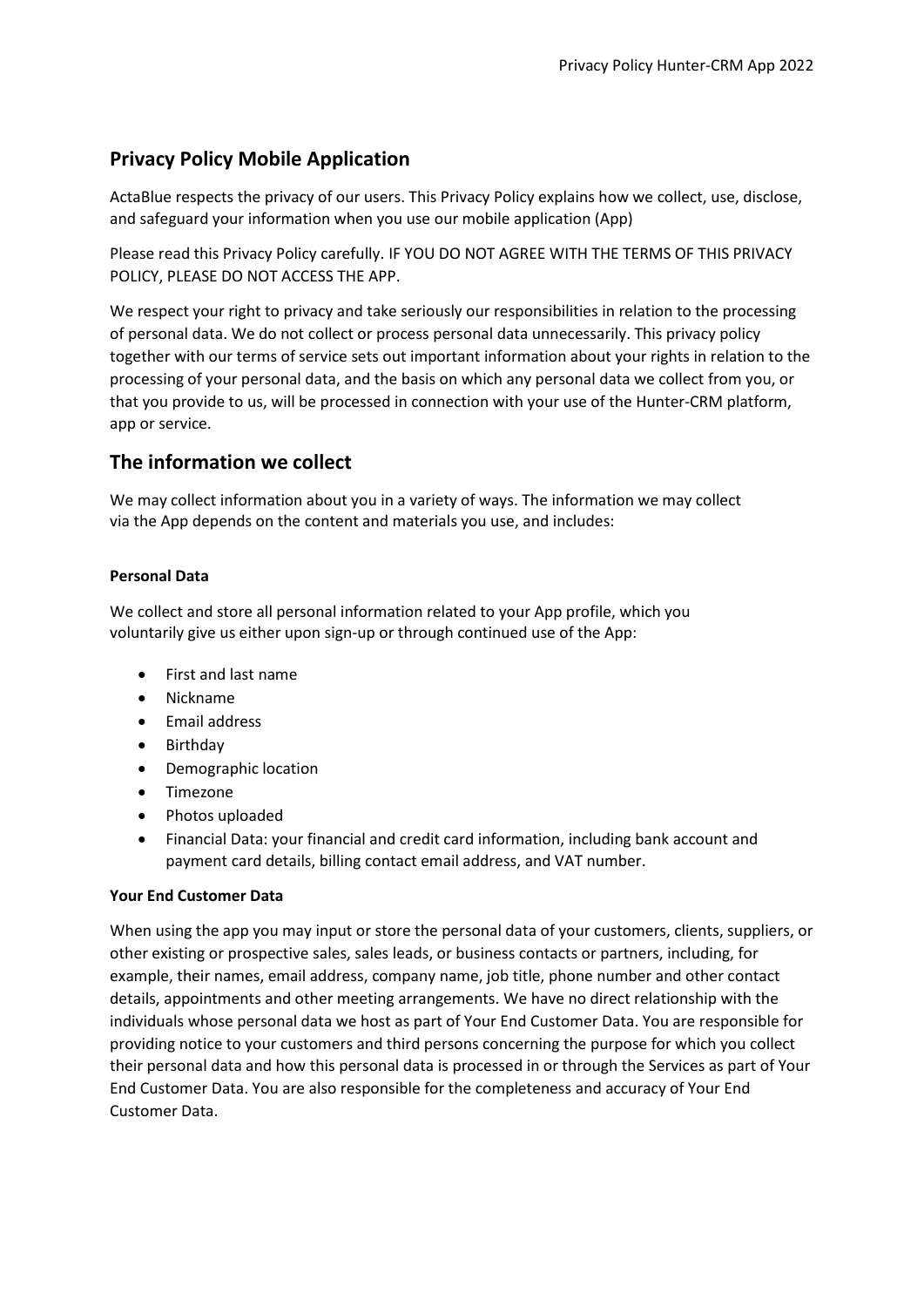#### **Derivative Data and Uploaded Media**

Information our servers automatically collect when you access the App, such as your native actions that are integral to the App, actions taken when creating entries, editing entries and uploading media to the App. As such, we may also request access to your device's photo roll or camera in order for us to upload your media to the App. Any media uploaded in this fashion, will be collected and stored on our servers. If you wish to change our access or permissions, you may do so in your device's settings.

#### **Geo-Location Information**

We may request access or permission to and track location-based information from your mobile device, either continuously or while you are using the App, to provide location-based services. If you wish to change our access or permissions, you may do so in your device's settings.

#### **Mobile Device Access**

We may request access or permission to certain features from your mobile device, including your mobile device's reminders, and other features. If you wish to change our access or permissions, you may do so in your device's settings.

#### **Mobile Device Data**

Device information such as your mobile device ID number, model, and manufacturer, version of your operating system, phone number, country, location, and any other data you choose to provide.

#### **Push Notifications**

We may request to send you push notifications regarding your account or the App. If you wish to optout from receiving these types of communications, you may turn them off in your device's settings.

# **Security of your Information**

We use administrative, technical, and physical security measures to help protect your personal information. While we have taken reasonable steps to secure the personal information you provide to us, please be aware that despite our efforts, no security measures are perfect or impenetrable, and no method of data transmission can be guaranteed against any interception or other type of misuse. Any information disclosed online is vulnerable to interception and misuse by unauthorized parties. Therefore, we cannot guarantee complete security if you provide personal information.

#### **Options regarding your information**

#### Account Information

You can send us an e-mail at info@actablue.com to request access to, correct or delete any personal information that you have provided to us. We may not be able to delete your personal information except by also deleting your user account. We also may not accommodate a request to change information if we believe the change would violate any law or legal requirement, or cause the information to be incorrect.

Upon your request to terminate your account, we will deactivate or delete your account and information from our active databases. However, some information may be retained in our files to prevent fraud, troubleshoot problems, assist with any investigations, enforce our Terms of Use and/or comply with legal requirements.